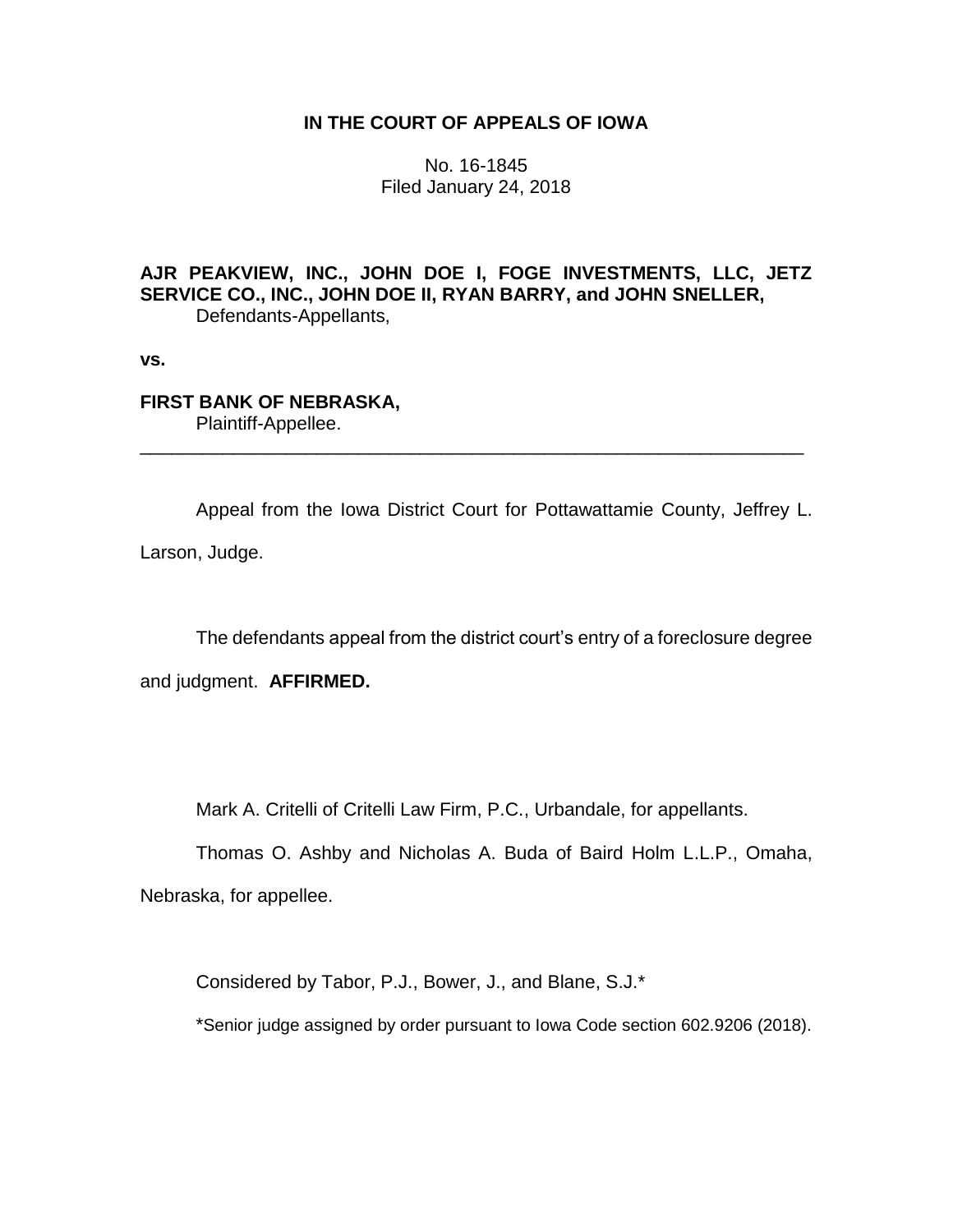#### **BLANE, Senior Judge.**

The defendants in a foreclosure action, AJR Peakview, Inc; John Doe I, FoGe Investments, L.L.C., Jetz Service Co., Inc.; John Doe II; Ryan Barry; and John Sneller (collectively, the defendants), appeal from the district court's entry of a foreclosure decree and judgment for the plaintiff, First Bank of Nebraska (the bank).

#### **I. Prior Proceedings.**

In the simplest terms, this case involves the bank's effort to foreclose a mortgage on a commercial apartment building, in which the defendant entities and individuals claim an ownership or lien interest. The bank filed the foreclosure action against the defendants in April 2015, and the defendants responded with several affirmative defenses and a counterclaim that the bank had engaged in misrepresentation of the contractual terms.

In September, in response to a motion from the bank and after a hearing on the matter, the court appointed a receiver over the mortgaged property. Additionally, the court noted, "Conducts towards [the bank] by [the defendants] has harmed [the bank] and significantly added to [the bank's] legal fees herein and burdened the mortgaged property."

In December, the bank filed a motion to compel production of documents and answers to interrogatories and for sanctions due to a number of failures by the defendants in producing documents, cooperating with the scheduling of depositions, attending depositions that had been scheduled, and responding to interrogatories. The bank also provided a detailed list of the efforts it had made to obtain or complete the items without the court's assistance. In addition, the bank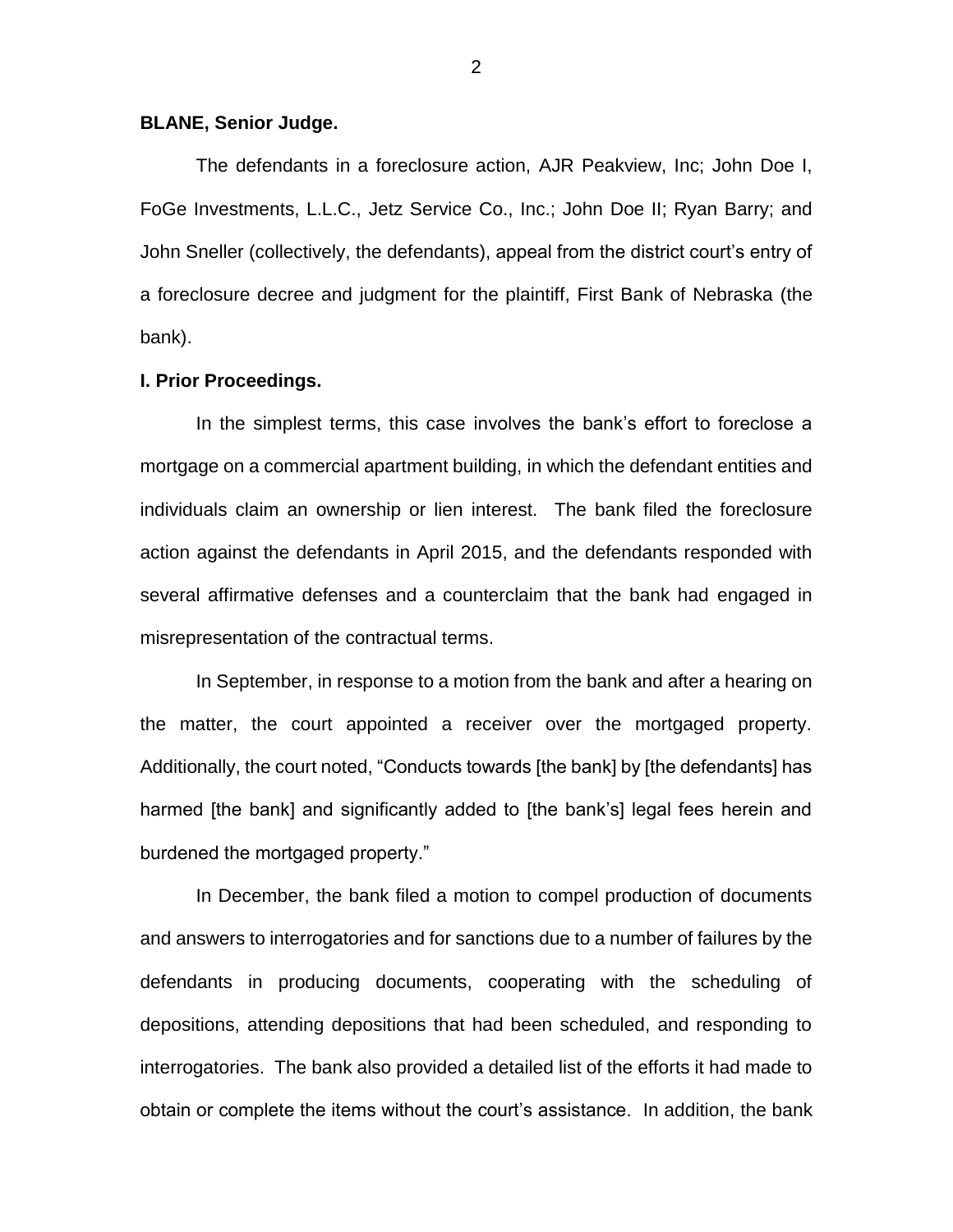asked the court to order the defendants to pay certain legal fees—those that had been incurred attempting to receive past-due discovery.

Following a hearing, the court issued a written ruling on February 22, 2016 in which it ordered the defendants to pay \$3400 of the bank's legal fees and prohibited the defendants from introducing at trial any documents they failed to produce by March 1. The court listed a number of documents the defendants had yet to produce and ordered them to do so within five days.

On March 8, the bank filed a motion asking the court to file the foreclosure decree in favor of the bank as a sanction for the defendants' failure to respond to discovery requests, as they had been ordered to do. The bank indicated its ability to prepare for the trial—then scheduled for April 1—had been seriously hampered.

A hearing on the motion for sanction was heard in May. In July, the court filed a foreclosure decree and judgment in favor of the bank. The court determined the bank was entitled to judgment as a matter of law when it considered the deemed admissions that had been ordered as part of the February 22 order and the undisputed evidence provided by the bank. Alternatively, the court concluded the entry of the foreclosure decree and judgment was proper as a sanction for the defendants' ongoing violations of the court's February 22 discovery order.

The defendants appeal.

### **II. Discussion.**

On appeal, the defendants first claim the district court lacked subject-matter jurisdiction and the foreclosure action should be dismissed. In support of their assertion, they insist that not all defendants received the contractually-obligated notice to cure. *See Hutcheson v. Iowa Dist. Court for Lee Cty.*, 480 N.W.2d 260,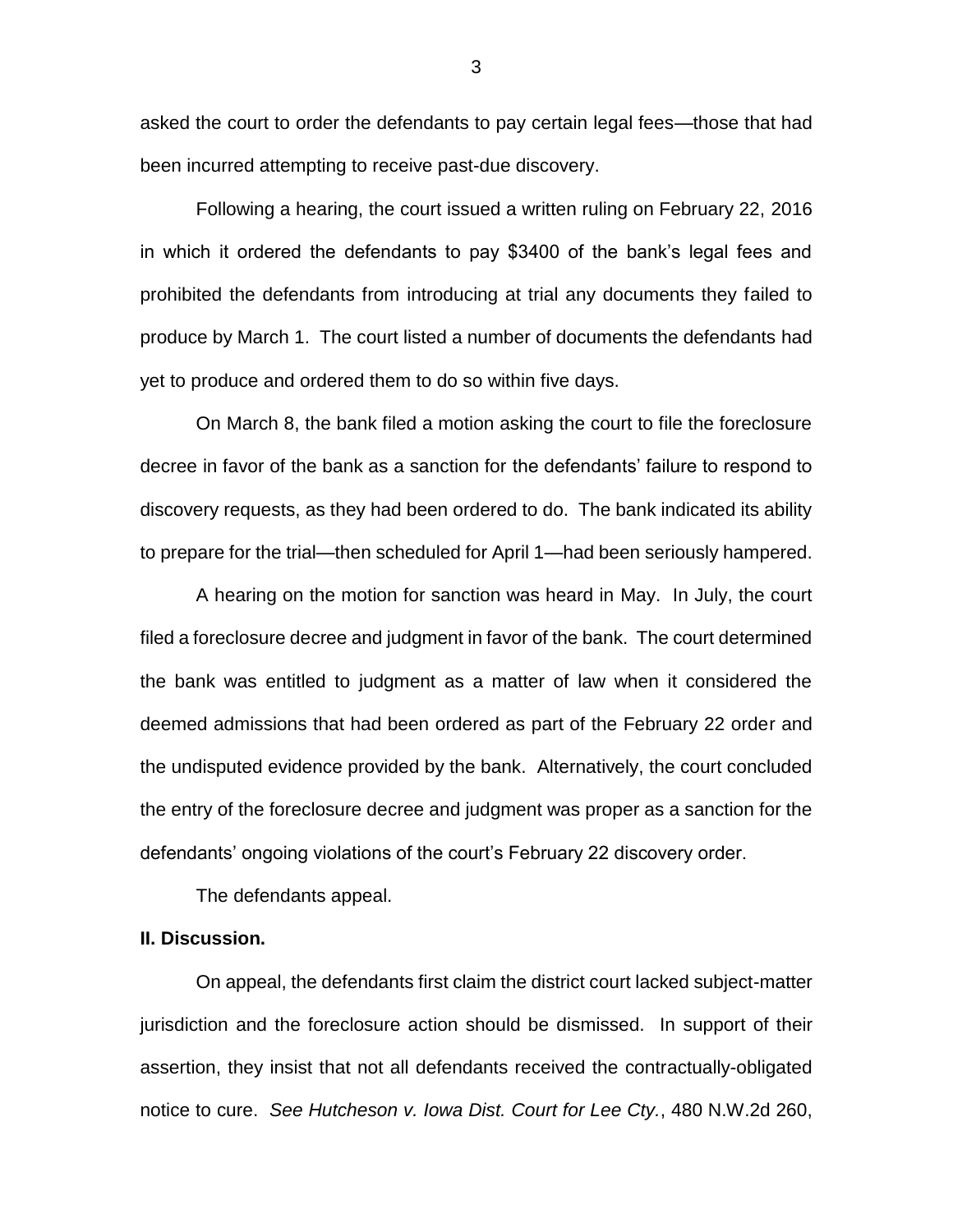262 (Iowa 1992) ("It is a well-settled rule that subject matter jurisdiction can be raised at any time, even for the first time on appeal."). However, defendants do not offer either argument or authority as to why this alleged failure by the bank would deprive the court of jurisdiction. *See City of Waterloo v. Bainbridge*, 749 N.W.2d 245, 247 (Iowa 2008) (citing *Olson v. Sumpter*, 728 N.W.2d 844, 849 (Iowa 2007) (holding the failure of a party to cite authority for an issue on appeal precludes us from reviewing that issue)). 1

Subject-matter jurisdiction refers to "the authority of a court to hear and determine cases of the *general class* to which the proceedings in question belong, not merely the particular case then occupying the court's attention." *Schaefer v. Putnam*, 841 N.W.2d 68, 80 n.13 (Iowa 2013) (emphasis added) (citation omitted). "A court may have subject matter jurisdiction but for one reason or another may not be able to entertain a particular case. In such a situation we say the court lacks authority to hear that particular case." *Alliant Energy-Interstate Power & Light Co. v. Duckett*, 732 N.W.2d 869, 874–75 (Iowa 2007).

"Subject matter jurisdiction is conferred by constitutional or statutory power. The parties themselves cannot confer subject matter jurisdiction on a court by an act or procedure." *Klinge v. Bentien*, 725 N.W.2d 13, 15 (Iowa 2006) (citation omitted). Our district courts have "exclusive, general, and original jurisdiction of all actions, proceedings, and remedies, civil, criminal, probation, and juvenile, except in cases where exclusive or concurrent jurisdiction is conferred upon some

 $\overline{a}$ 

 $<sup>1</sup>$  We note that the question of whether the district court had subject-matter jurisdiction is</sup> not limited to only those arguments explicitly raised by a party, as the court may raise the issue sua sponte. *See State v. Lasley*, 705 N.W.2d 481, 486 (Iowa 2005).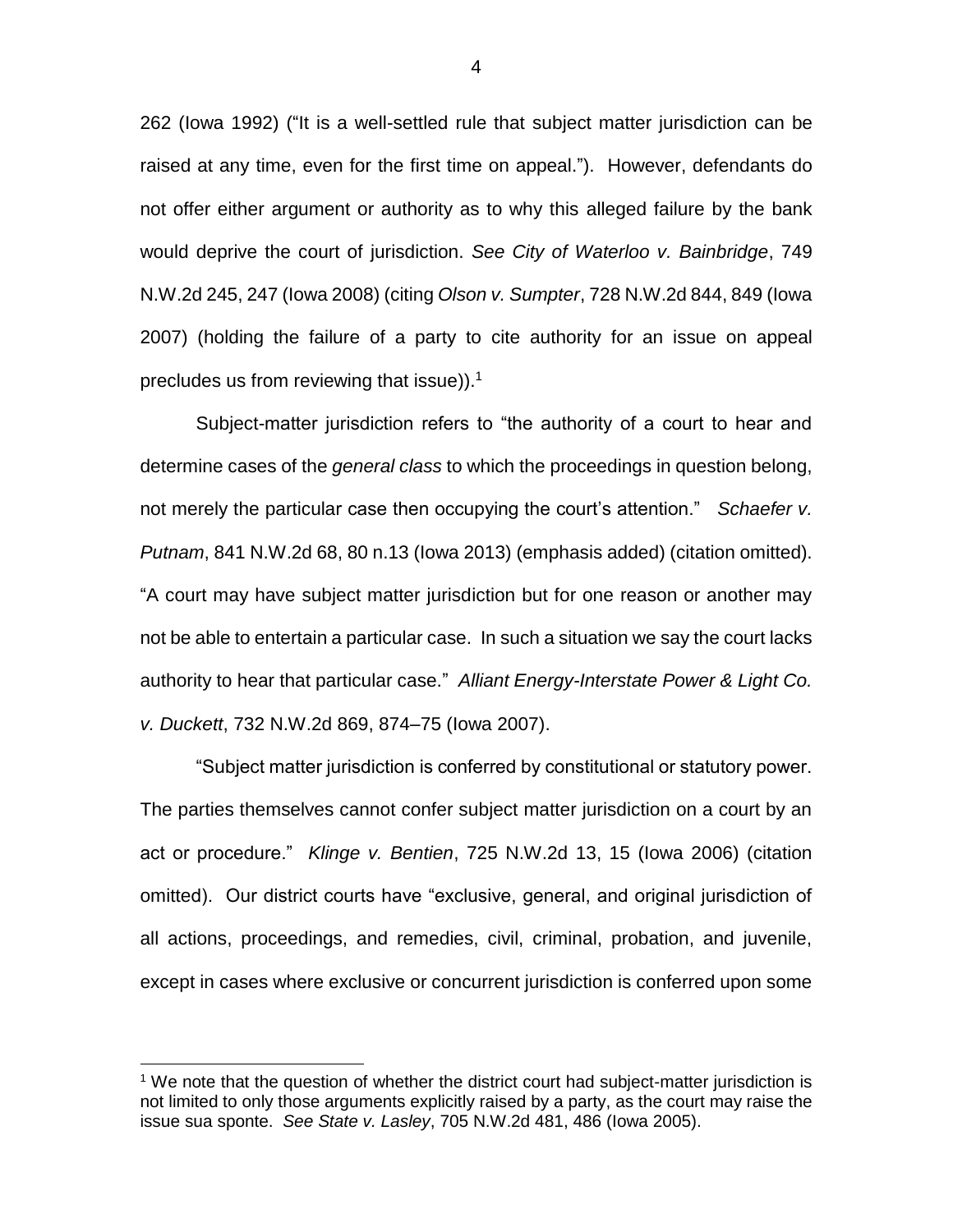other court, tribunal, or administrative body." Iowa Code § 602.6101 (2015). And "[t]here is no doubt the district court has jurisdiction over foreclosure and foreclosure rescission actions." *Bank of America, N.A. v. Schulte*, 843 N.W.2d 876, 883 (Iowa 2014) (citing Iowa Code §§ 654.1, 651.17).

A notice to cure complying with Iowa Code section 654.2B must be served in a mortgage foreclosure action "before initiating an action pursuant to this chapter." *See* Iowa Code § 654.2D; *see also Farmers Tr. & Sav. Bank v. Manning*, 311 N.W.2d 285, 290 (Iowa 1981) ("A notice to cure is a condition precedent to bringing suit. Failure to comply is cause for dismissal of the action.").

In applying these legal standards of subject-matter jurisdiction, nothing the defendants have stated, and nothing we have found in our own review<sup>2</sup> of the record, supports the contention that the district court lacked subject-matter jurisdiction or the authority to hear this case. To the contrary, the record supports that the bank gave notice to cure<sup>3</sup> to the defendants and the district court had jurisdiction and authority. We do not consider this claim further.

Next, the defendants make several claims attacking the court's ultimate conclusion the bank was entitled to entry of the foreclosure decree as a matter of law.<sup>4</sup> But the district court entered the foreclosure decree not only on that basis

 $\overline{a}$ 

 $2$  Here, there is no district court decision to review regarding the issue of subject-matter jurisdiction as the parties did not raise the issue below. However, "we review proceedings concerning subject matter jurisdiction at law." *Lasley*, 705 N.W.2d at 485.

 $3$  The record shows the bank served a document entitled notice of breach which contains all of the requirements of a notice to cure under Iowa Code section 654.2B. During the May hearing, defendants' counsel conceded to the court on the record that notice to cure had been served.

 $4$  The defendants contend: (1) the bank failed to fulfill the condition precedent of complying with the notice-to-cure provisions in the mortgage; (2) the bank's motive for filing the foreclosure action was retaliation for the defendants' action of filing complaints with the